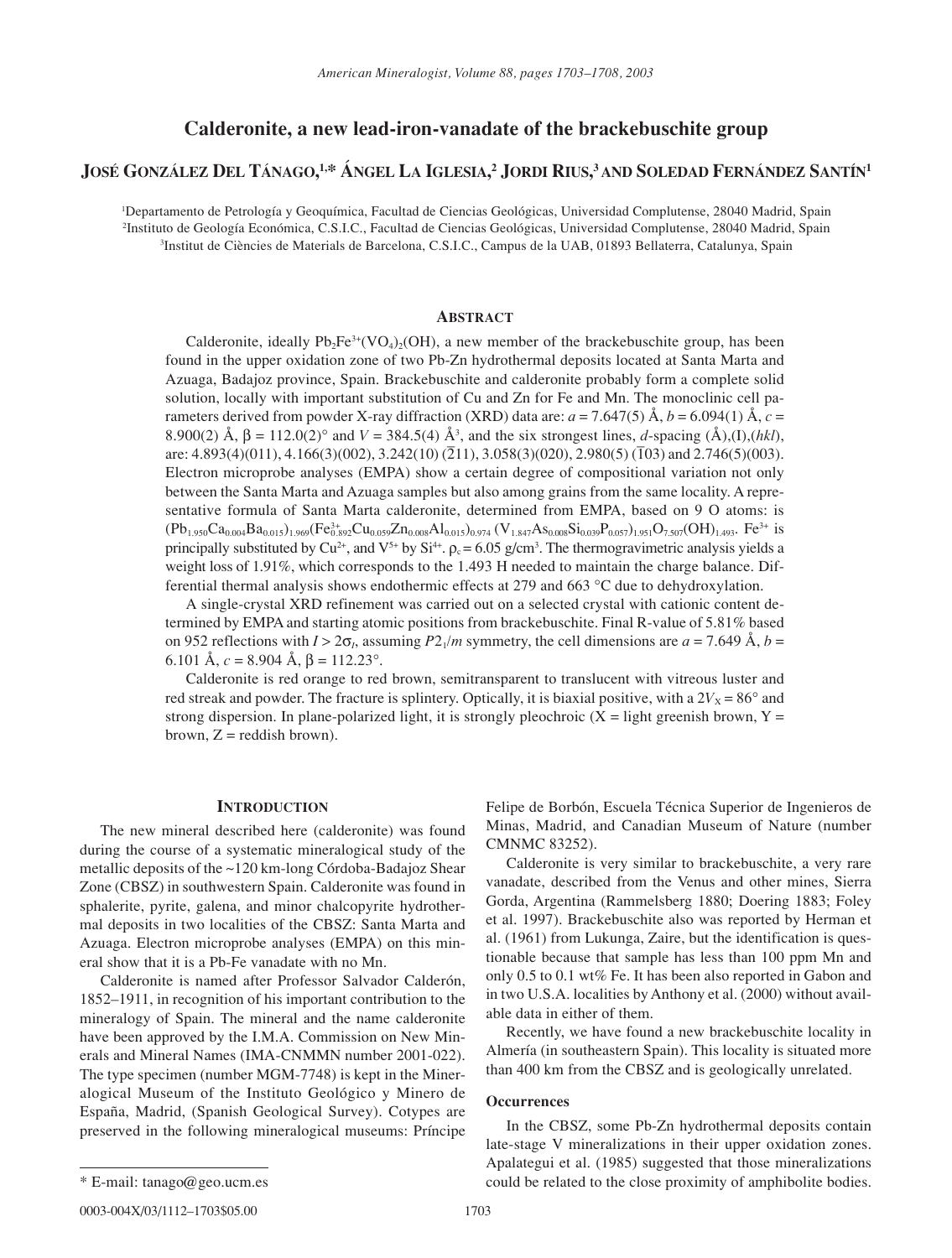The relatively high V content of minerals from Santa Marta amphibolite bodies reinforce this hypothesis: our data indicate that the range of  $V_2O_5$  contents (in wt%) is 0.05 to 0.57 for hornblende, 1.08 to 3.53 for rutile, 0.43 to 0.57 for ilmenite, and 0.12 to 0.17 for almandine. Late-stage tectonic movements in the CBSZ were accompanied by hydrothermal processes. Hydrothermal fluids likely transported V from the amphibolite bodies to the ore oxidation zones where secondary V minerals were formed.

In the Santa Marta and Azuaga deposits, the most common V mineral is vanadinite. Other members of the descloizitemottramite solid solution are also present in minor amounts and are usually observed overgrowing vanadinite. Calderonite is the latest V mineral in the paragenesis. Its chemical weathering yields a massive product, probably amorphous, enriched in Fe, Mn, and Zn, depleted in Pb, and with a negligible amount of V. The details of the two studied deposits and other calderonite occurrences are given below.

#### **Santa Marta deposit**

This deposit is located 2 km NW of Santa Marta village (6∞ 36' E, 38∞ 37' 45 N) in Las Colmenitas and Los Llanos mine (Muelas et al. 1977). Normally, vanadinite is the earliest V mineral in the paragenesis, followed by descloizite showing strong compositional differences among grains [the average Cu/  $(Cu + Zn)$  ratio is approximately 0.44]. Calderonite postdates descloizite, and it has been found only in some cavities of the gossan zone, where the calderonite crystals locally overgrow darker cores of descloizite. Other common secondary minerals of the oxidation zone, not directly associated with calderonite, are wulfenite, mimetite, cerusite, beudantite, adamite, hemimorphite, and smithsonite. Chalcophanite and native Ag are less abundant. Quartz and Ca-Fe carbonates are ubiquitous.

Santa Marta has been chosen as the type locality for calderonite because here this mineral is more abundant than in Azuaga. Besides, calderonite crystals from Santa Marta are of relatively high quality and Mn free.

#### **Azuaga deposit**

This deposit is situated in Azuaga, La Muda site (5∞ 47' 30 E, 38∞ 20' 20 N). Here, calderonite only appears in a few fractures cutting across altered gneisses, and it is locally associated with mottramite showing an average  $Cu/(Cu + Zn)$  ratio of 0.92. The studied calderonite and ore samples were collected from the dumps at the La Muda mine by one of the authors (J.G.T.) in 1984, because there was no access to the in-situ mineralization. Due to the limited amount and small crystal size of the calderonite material from Azuaga, no complete characterization was possible.

#### **Other world calderonite occurrences**

Gurbanova et al. (2001) reported a mineral with a formula similar to calderonite from the Venus mine, Sierra Gorda, Argentina. We also have analyzed small (up to  $4-5 \mu m$ ) scattered crystals from Nepomucene mine, Annaberg, Austria, where they form a thin dark yellow crust. The chemical formula of these crystals, derived from a representative EMPA totaling 98.73 wt%, is  $(Pb_{1.96}Ca_{0.02})_{1.98}(Fe_{0.97}^{3+}Cu_{0.01}Zn_{0.12}Al_{0.05})_{1.15}(V_{1.85}As_{0.08}P_{0.01})_{1.94}$ 

 $O_8(OH)$ . This composition is very close to that of calderonite and far from ideal heyite (Williams 1973), which was reported from this locality by Auer (1998).

#### **EXPERIMENTAL METHOD**

#### **Physical and optical properties**

At Santa Marta, calderonite usually occurs in empty cavities as scattered clusters of idiomorphic crystals with maximum lengths of 1 mm. The crystals are prismatic to tabular and show terminal faces. They normally form bundles of parallel, striated crystals, locally flattened parallel to elongation (Fig. 1). Individual crystals up to  $250 \mu m$  are very uncommon. The crystals are semitransparent to translucent, their color is always deep red orange to red brown, and their luster is vitreous or resinous if slightly altered. At Azuaga, the calderonite crystals are of relatively low quality, small  $(<50 \mu m)$ , opaque, and show no luster. Both streak and powder of calderonite are red orange, the fracture is splintery, and the Mohs hardness lies between 3 and 4. Calderonite shows no fluorescence under long- or short-wave ultraviolet light.

The optical angles and orientation were measured with a universal stage using transmitted monochromatic yellow light ( $\lambda = 589.3$  nm). Calderonite is strongly pleochroic with  $X =$  light greenish brown,  $Y =$  brown, and  $Z =$  reddish brown. It is biaxial positive with a strong dispersion and  $2V_x = 86^\circ$ .

#### **Differential thermal and thermogravimetric analysis**

Differential thermal analysis (DTA) and thermogravimetric analysis (TG) were carried out simultaneously with a Seiko Exstar 6000 instrument, using a static air atmosphere and a heating rate of 10∞/min. About 15 mg of crystals were handpicked from the Santa Marta sample, with an estimated purity of >98%. The DTA curve for calderonite (Fig. 2) shows three endothermic effects at 279, 666, and 700 ∞C. The first and the second ones are ascribed to dehydroxylation reactions, i.e., water removal from OH groups. The third one, an asymmetric effect at 700 ∞C could be ascribed to one of three phenomena: melting of the sample, solid-solid phase transition, or structural collapse of the anhydrous phase. In our opinion, melting is the most probable process because of the sharp exothermic effect observed in the cooling curve at 629 ∞C, that could be caused by the solidification of the melt. Moreover, it was also observed that the sample was stuck to the platinum sample-pan at the end of the run.

The TG curve shows three steps at temperature intervals 246–308, 308– 625, and 625–676 °C, with weight losses of 0.56, 1.35, and 0.48 wt%, respectively. The first and second ones (1.91 wt%) are ascribed to dehydroxylation reactions, and the third one is probably caused by PbO volatilization. The sum of the first and second experimental weight losses determined for the Santa



**FIGURE 1.** Secondary electron image showing a cluster of prismatic calderonite crystals from Santa Marta, the type locality of calderonite.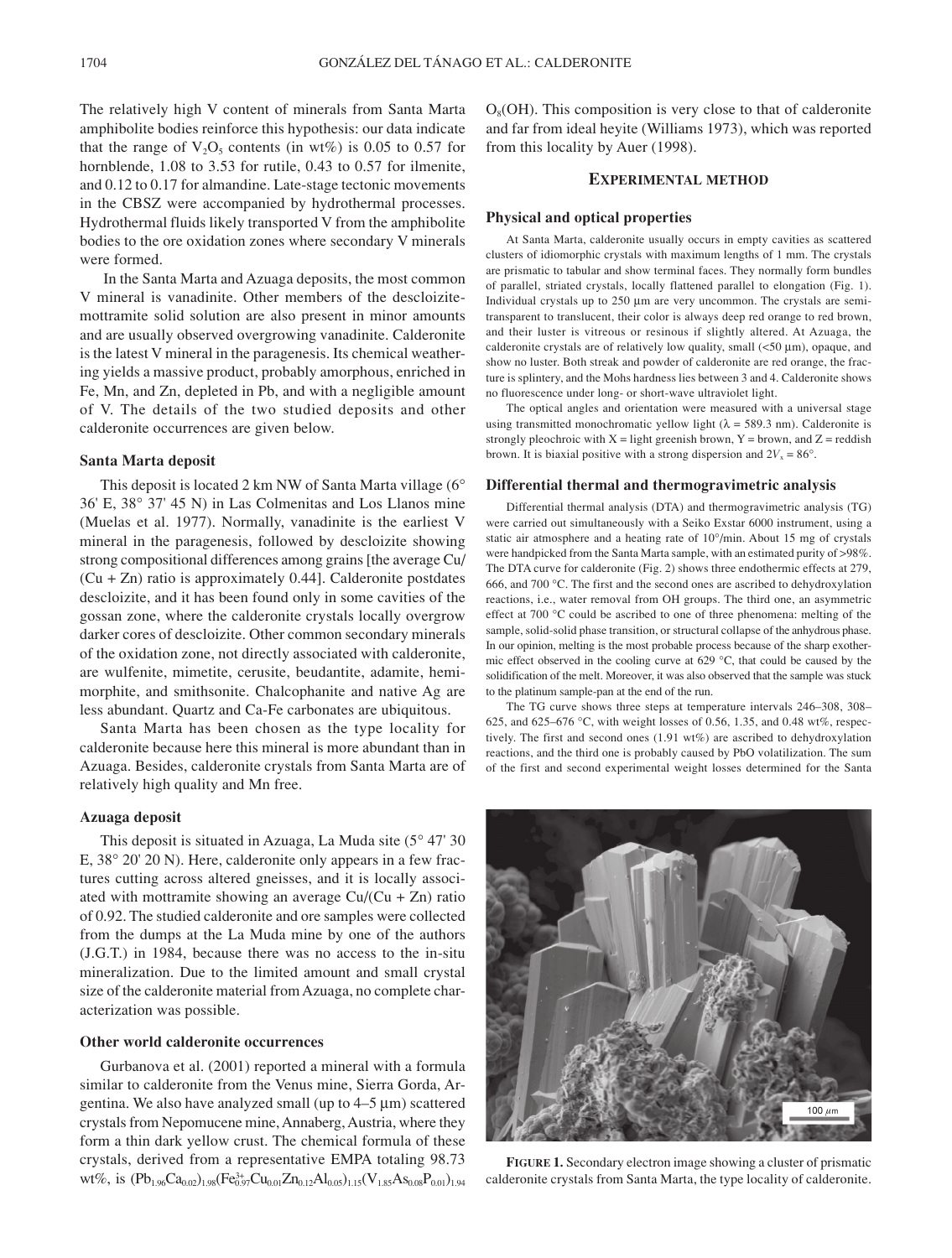

**FIGURE 2.** DTA and TG curves of calderonite from Santa Marta.

Marta sample and ascribed to water removal (1.91 wt%) agree fairly well with the values reported by Rammelsberg (1880), 2.03 wt%, and by Doering (1883), of 1.92 and 2.43 wt%, for brackebuschite. These are the only three  $H_2O$  analyses of this mineral known at present.

#### **Chemical composition**

Several crystals and clusters were handpicked from different cavities, mounted in epoxy, and polished. Wavelength-dispersive electron microprobe analyses for calderonite and associated minerals were obtained using a Jeol JXA-8900M instrument at the Universidad Complutense, Madrid. Standard operating conditions were: accelerating voltage 20 kV, probe current 50 nA, peak counting time 10 s and background counting time of 5 s, with a beam diameter of 5  $\mu$ m. The standards used were galena (Pb*M* $\alpha$ ), kaersutite (Mg*K* $\alpha$ , Ca*K*a), benitoite (Ba*L*a), garnet (Mn*K*a, Fe*K*a), chalcopyrite (Cu*K*a), gahnite  $(ZnK\alpha)$ , albite (Na $K\alpha$ , Al $K\alpha$ ), vanadinite (V $K\alpha$ , and  $K\beta$  were used in the Tibearing amphibolite minerals), sillimanite (Si*K*a), fluorapatite (P*K*a), synthetic AsGa (As $L\alpha$ ), ilmenite (Ti $K\alpha$ ), and K-feldspar (K $K\alpha$ ). The results were processed with an on-line ZAF program.

The average composition of the Santa Marta calderonite is given in Table 1. Concentrations of Sn, Bi, Sb, Mo, Ag, Sr, Ge, and Cd were below the detection limit. The chemical composition of calderonite is highly variable among different grains of the same deposit, especially as far as Pb, Cu, Zn, Si, and P are concerned. The large estimated standard deviations (Table 1) are due to the high intergranular compositional variability. Such variability has been also reported for brackebuschite by Foley et al. (1997) and Gurbanova et al. (2001), so that it may be a characteristic of the brackebuschite group. In the case of calderonite, back-scattered electron images locally show a weak zoning caused by small compositional variations within the same crystal. For Santa Marta, the type locality, the average of 21 representative EMPA of different zones and crystals yields, in combination with the H<sub>2</sub>O content determined by TG (1.91 wt%.), the following unit formula based on 9 O atoms:  $(Pb_{1.950}Ca_{0.004}Ba_{0.015})_{\Sigma1.968}$  $(Fe_{0.892}^{3+}Cu_{0.059}Zn_{0.008}Al_{0.015})_{\Sigma 0.974}(V_{1.847}Si_{0.039}P_{0.057}As_{0.008})_{\Sigma 1.950}O_{7.507}(OH)_{1.493}.$ 

#### **Powder X-ray diffraction**

The powder XRD pattern of calderonite was measured with a Phillips PW 1730 diffractometer (Bragg-Brentano geometry) with the following experimental conditions: 2 $\theta$  interval 2–70°; Cu*K* $\alpha_{1-2}$  radiation; receiving slit 0.1 mm; step size  $0.010$  ( $°2\theta$ ); time per step 2 s, sample quantity 15 mg. Silicon powder was used as internal standard. The peak positions were calculated with the Phillips PC-APD software. The unit-cell parameters were refined from *d*-values with the UNITCELL program (Holland and Redfern 1997). The indexed powder pattern and refined unit-cell parameters are given in Table 2. The calculated density for calderonite is 6.05 g/cm<sup>3</sup>.

#### **Structure refinement**

The data were collected with an Enraf Nonious CAD4 four-circle diffractometer and reduced with the suite of programs included in WinGX (Farrugia 1999). Relevant data collection parameters are listed in Table 3.

Since calderonite is isostructural with brackebuschite (Fig. 3), the atomic

**TABLE 1.** Average EMPA in wt% and unit formula of calderonite crystals from type locality Santa Marta (21 analysis)

|                                | $\alpha$ is a morning to reduce the manual $\alpha$ in a manual set |
|--------------------------------|---------------------------------------------------------------------|
| PbO                            | 61.80 (1.11)                                                        |
| CaO                            | 0.03(0.02)                                                          |
| BaO                            | 0.32(0.24)                                                          |
| Mn <sub>2</sub> O <sub>3</sub> | <0.01(0.00)                                                         |
| Fe <sub>2</sub> O <sub>3</sub> | 10.12 (0.52)                                                        |
| CuO                            | 0.67(0.34)                                                          |
| ZnO                            | 0.09(0.06)                                                          |
| Al <sub>2</sub> O <sub>3</sub> | 0.11(0.10)                                                          |
| $V_2O_5$                       | 23.86 (0.74)                                                        |
| As <sub>2</sub> O <sub>5</sub> | 0.13(0.47)                                                          |
| $P_2O_5$                       | 0.57(0.52)                                                          |
| SiO <sub>2</sub>               | 0.33(0.27)                                                          |
| H <sub>2</sub> O               | $1.91 -$                                                            |
|                                |                                                                     |
| Total                          | 99.94                                                               |
| Pb                             | 1.950                                                               |
| Ca                             | 0.004                                                               |
| Ba                             | 0.015                                                               |
| Mn                             | < 0.001                                                             |
| $Fe3+$                         | 0.892                                                               |
| Cu                             | 0.059                                                               |
| Zn                             | 0.008                                                               |
| AI                             | 0.015                                                               |
| V                              | 1.847                                                               |
| As                             | 0.008                                                               |
| P                              | 0.057                                                               |
| Si                             | 0.039                                                               |
| н                              | 1.493                                                               |
|                                |                                                                     |

*Notes:* Standard deviations are given in parentheses.  $H_2O$  calculated by TG; unit formula calculated on the basis of 9 O pfu.

**TABLE 2.** Indexed X-ray powder-diffraction pattern of calderonite of Santa Marta

| hkl              | $\frac{1}{6}$  | $\underline{\mathit{d}}_{\text{obs}}(\text{\AA})$              | $d_{\text{cal}}(\check{A})$       |
|------------------|----------------|----------------------------------------------------------------|-----------------------------------|
| 001              | 16             | 8.242                                                          | 8.251                             |
| 011              | 43             | 4.893                                                          | 4.902                             |
| $\overline{1}11$ | 12             | 4.569                                                          | 4.532                             |
| 002              | 34             | 4.166                                                          | 4.126                             |
| $\overline{2}01$ | 5              | 3.874                                                          | 3.817                             |
| 111              | 18             | 3.641                                                          | 3.668                             |
| 202              | 21             | 3.401                                                          | 3.389                             |
| $\overline{2}11$ | 100            | 3.242                                                          | 3.235                             |
| 020              | 25             | 3.058                                                          | 3.047                             |
| $\overline{1}03$ | 48             | 2.980                                                          | 2.966                             |
| 021              | 12             | 2.857                                                          | 2.858                             |
| 003              | 48             | 2.746                                                          | 2.750                             |
| 211              | 14             | 2.601                                                          | 2.609                             |
| $\overline{2}13$ | 15             | 2.485                                                          | 2.486                             |
| 022              | 20             | 2.449                                                          | 2.451                             |
| $\overline{2}21$ | 5              | 2.386                                                          | 2.381                             |
| $\overline{3}00$ | 5              | 2.356                                                          | 2.363                             |
| $\overline{3}12$ | 11             | 2.310                                                          | 2.307                             |
| 310              | 8              | 2.196                                                          | 2.203                             |
| <b>123</b>       | 9              | 2.127                                                          | 2.126                             |
| 301              | 13             | 2.078                                                          | 2.075                             |
| 223              | 3              | 2.030                                                          | 2.030                             |
| 311              | 3              | 1.968                                                          | 1.964                             |
| $\overline{3}04$ |                |                                                                | 1.660                             |
| $\overline{4}02$ | $\overline{7}$ | 1.900                                                          | 1.908                             |
| 401              |                |                                                                | 1.881                             |
| 131              | 9              | 1.863                                                          | 1.866                             |
| 203              |                |                                                                | 1.861                             |
| 231              | 10             | 1.793                                                          | 1.793                             |
| 124              |                |                                                                | 1.792                             |
| 312              | 12             | 1.711                                                          | 1.711                             |
| $\overline{1}15$ | 8              | 1.689                                                          | 1.690                             |
| $\overline{3}24$ | 5              | 1.646                                                          | 1.649                             |
| 422              | 6              | 1.615                                                          | 1.617                             |
| 401              |                |                                                                | 1.613                             |
| 322              | $\overline{4}$ | 1.537                                                          | 1.538                             |
| <b>125</b>       | $\overline{4}$ | 1.524                                                          | 1.524                             |
|                  |                | <i>Notes:</i> Calculated unit-cell parameters: $a = 7647(5)$ Å | $b = 6.094(1)$ Å<br>$\mathcal{L}$ |

*Notes:* Calculated unit-cell parameters: *a* = 7.647(5) Å, *b* = 6.094(1) Å, *c*<br>= 8.900(2) Å, α = 90°, β = 112.0(2)°, γ = 90°, V = 384.5(4) Å<sup>3</sup>.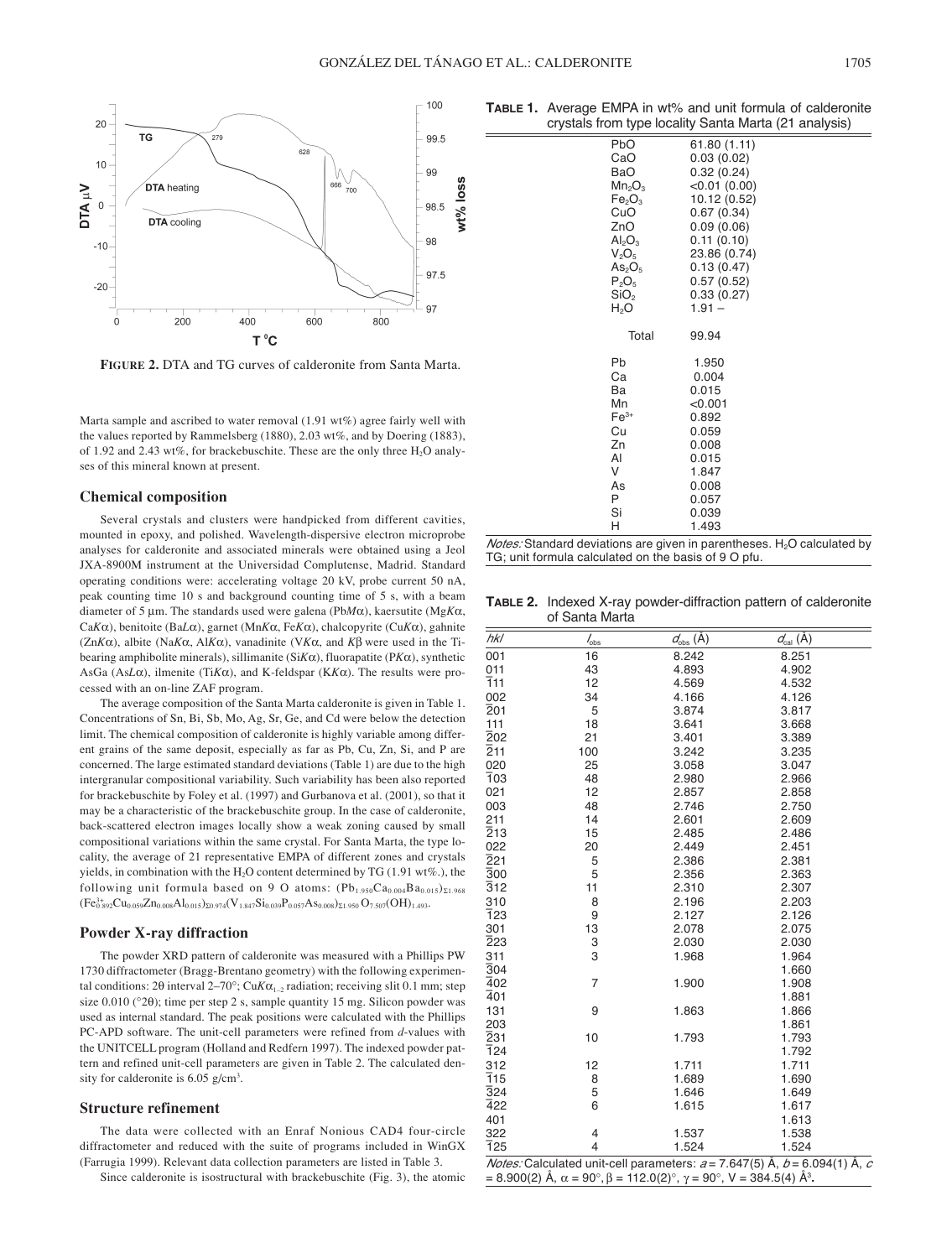coordinates of brackebuschite (Foley et al. 1997) were used as starting values for the refinement of calderonite. The refinement was carried out with SHELX-93 (Sheldrick 1993). Initially, the atomic coordinates and the isotropic thermal parameters were refined with V placed at T1 and T2, Fe at M1, and Pb at M1 and M2, using neutral form factors. The second step was the additional refinement of the occupation parameters of T1, T2, M1, M2, and M3. The third and final step was the additional refinement of the anisotropic thermal parameters for all atoms. The final R values are given in Table 3 and the final atomic coordinates, the effective occupancies, and the Ueq coefficients are listed in Table 4. Inspection of Table 4 shows that, as expected, the mean thermal vibration parameter  $U_{eq}$  is smaller for the O atoms of the chain  $(0.018 \text{ Å}^2)$  than for the rest  $(0.032 \text{ Å}^2)$ . Figure 3 shows a perspective view of the structure with the atom labels. The polyhedral bond distances are listed in Table 5.

The final weighted R-value based on  $|F|2$  with all data is 16.59%. To check the sensitivity of the refinement to the presence of the small cation vacancies, an additional refinement was carried out under identical conditions but with fixed full occupancies for the cation sites. The values of the anisotropic thermal coefficients are in the same order, but the corresponding weighted *R*-value is slightly worse, having increased to 16.81%.

### **DISCUSSION**

Calderonite is isostructural with brackebuschite and consists of discrete fundamental building units formed by chains of edge-sharing M1(O,OH)<sub>6</sub> octahedra, <M1-O>: 2.017 Å (6×),

**TABLE 3.** Crystal data and relevant parameters from structure refinement of calderonite

| Dimension                                                                   | $0.27 \times 0.07 \times 0.07$ mm                               |
|-----------------------------------------------------------------------------|-----------------------------------------------------------------|
| Unit cell (space group)                                                     | $P2\sqrt{m}$                                                    |
| $a(\AA)$                                                                    | 7.649(1)                                                        |
| b(A)                                                                        | 6.101(1)                                                        |
| $c(\AA)$                                                                    | 8.904(1)                                                        |
| $\beta$ (°)                                                                 | 112.23(1)                                                       |
| $V(\AA^3)$                                                                  | 384.6                                                           |
| Ideal formula:                                                              | $Pb_2$ (Fe <sup>3+</sup> ) (VO <sub>4</sub> ) <sub>2</sub> (OH) |
| 7                                                                           | 2                                                               |
| $D_{calc}$ (g/c M <sup>3</sup> )                                            | 6.04                                                            |
| $\theta$ limits (°)                                                         | 3.0 to 30.37                                                    |
| Number of reflections                                                       | 1259                                                            |
| Index range                                                                 | $-10 < h < 10$ , $0 < k < 8$ , $0 < k < 12$                     |
| Number observed reflections                                                 | 952 with $/$ 2 $\sigma$                                         |
| Variables                                                                   | 85                                                              |
| $M$ o K $\alpha$ radiation                                                  | 0.71069 Å                                                       |
| $\mu$ (cm <sup>-1</sup> )                                                   | 478                                                             |
| $\mathcal{T}_{\min}, \mathcal{T}_{\max}, \mathcal{T}_{\text{av}}$           | 0.0448, 0.0810, 0.0068                                          |
| Absorption correction                                                       | Gaussian (106920 sampling points)                               |
| $R1$ (all data)                                                             | 0.0775                                                          |
| $wR2$ (all data)                                                            | 0.1659                                                          |
| $R1$ (/>2 $\sigma$ )                                                        | 0.0581                                                          |
| Goodness-of-fit (all data)                                                  | 1.037                                                           |
| $\Delta\rho_{\text{max}}$ and $\Delta\rho_{\text{min}}$ (e/Å <sup>3</sup> ) | $3.8, -3.0$                                                     |
|                                                                             |                                                                 |

placed at the origin of the unit cell and linked to two different types of tetrahedra,  $T1O_4$  and  $T2O_4$ ,  $\langle T1-O \rangle$  and  $\langle T2-O \rangle$ : 1.716 Å (4 $\times$ ) and 1.702 (4 $\times$ ), respectively. The two T sites are filled with V but, for T2, both the refined mean bond length and lower scattering power indicate a partial replacement by lighter at-



**FIGURE 3.** Perspective view of the calderonite structure along the **b**-axis (with the **c**-axis across the page) showing the chains of edgesharing octahedra (Fe<sup>3+</sup> and Cu<sup>2+</sup>) and the two different types of symmetry independent vanadate groups  $(V^{5+})$  linked to it. Single-crystal refinement suggests that the cationic sites not belonging to the chains of octahedra are partially empty  $(\leq 2.8\%)$ . The line going from atom O7 of the chain to atom O2 of one neighboring T1 group represents an H bond. Sites M2 and M3 contain Pb. One of the principal differences with respect to the ideal brackebuschite structure is the probable presence of a proton  $(\equiv 31\% \text{ occupancy})$  bound to O6.

**TABLE 5.** Polyhedral bond distances in Å with e.s.d. values in parentheses

|                                            | טטטטוווי  |                        |           |  |
|--------------------------------------------|-----------|------------------------|-----------|--|
| $T1-O1 (2\times)$                          | 1.707(11) | T2-O4                  | 1.675(16) |  |
| T <sub>1</sub> -02                         | 1.649(17) | $T2-O5(2x)$            | 1.727(10) |  |
| T <sub>1</sub> -03                         | 1.799(12) | T <sub>2</sub> -06     | 1.679(15) |  |
| Mean:                                      | 1.716     | Mean:                  | 1.702     |  |
| M <sub>1</sub> -O <sub>3</sub> $(2\times)$ | 2.042(12) | $M3-O1$ (2 $\times$ )  | 2.564(11) |  |
| M <sub>1</sub> -O <sub>5</sub> $(2\times)$ | 1.988(10) | $M3-O1' (2\times)$     | 2.912(11) |  |
| M <sub>1</sub> -O <sub>7</sub> $(2\times)$ | 2.021(11) | $M3-O4$                | 2.884(15) |  |
| Mean:                                      | 2.017     | $M3-O4'$ (2 $\times$ ) | 3.144(15) |  |
|                                            |           | $M3-O5 (2\times)$      | 2.933(10) |  |
| $M2-O1 (2\times)$                          | 2.540(11) | M3-O6                  | 2.614(15) |  |
| $M2-O2$                                    | 2.739(17) | M3-O7                  | 2.606(11) |  |
| $M2-O3$                                    | 3.019(12) | Mean:                  | 2.837     |  |
| $M2-O4$                                    | 2.607(15) |                        |           |  |
| $M2-O5 (2×)$                               | 2.625(10) |                        |           |  |
| $M2-O6$                                    | 2.826(15) |                        |           |  |
| Mean:                                      | 2.690     |                        |           |  |

TABLE 4. Refined positional parameters and equivalent isotropic displacement parameters (in Å<sup>2</sup>) for calderonite

| Site/atom                                                                                                                               | x/a           | v/b        | z/c        | Mult. | Eff. occu. | $U_{\scriptscriptstyle{\text{eq}}}$ |  |
|-----------------------------------------------------------------------------------------------------------------------------------------|---------------|------------|------------|-------|------------|-------------------------------------|--|
| T1 (as V)                                                                                                                               | 0.5587(4)     | 3/4        | 0.8250(3)  | 1/2   | 0.977(29)  | 0.010(1)                            |  |
| $T2$ (as V)                                                                                                                             | 0.9601(4)     | 3/4        | 0.6621(3)  | 1/2   | 0.935(29)  | 0.009(1)                            |  |
| M1 (as Fe)                                                                                                                              | 0             |            |            | 1/2   | 1.015(28)  | 0.011(7)                            |  |
| M <sub>2</sub> (as Pb)                                                                                                                  | $-0.2614(1)$  | 3/4        | 0.2554(1)  | 1/2   | 0.979(23)  | 0.0241(3)                           |  |
| M3 (as Pb)                                                                                                                              | 0.3227(1)     | 3/4        | 0.3970(1)  | 1/2   | 0.958(23)  | 0.0312(3)                           |  |
| Ο1                                                                                                                                      | 0.4922(13)    | 0.9783(18) | 0.7058(13) |       |            | 0.023(2)                            |  |
| O <sub>2</sub>                                                                                                                          | 0.4525(27)    | 3/4        | 0.9554(24) | 1/2   |            | 0.040(5)                            |  |
| O3                                                                                                                                      | 0.8084(19)    | 3/4        | 0.9435(16) | 1/2   |            | 0.018(3)                            |  |
| O <sub>4</sub>                                                                                                                          | 0.7295(25)    | 3/4        | 0.5451(21) | 1/2   |            | 0.035(4)                            |  |
| O5                                                                                                                                      | $-0.0107(14)$ | 0.0167(16) | 0.2193(11) |       |            | 0.020(2)                            |  |
| O6                                                                                                                                      | 0.0757(23)    | 3/4        | 0.5350(22) | 1/2   |            | 0.029(4)                            |  |
| Ο7                                                                                                                                      | 0.1854(18)    | 3/4        | 0.0808(16) | 1/2   |            | 0.015(3)                            |  |
| <i>Notes:</i> E.s.d. values are given in parentheses. $U_{eq}$ is defined as one third of the trace of the orthogonalized $U_i$ tensor. |               |            |            |       |            |                                     |  |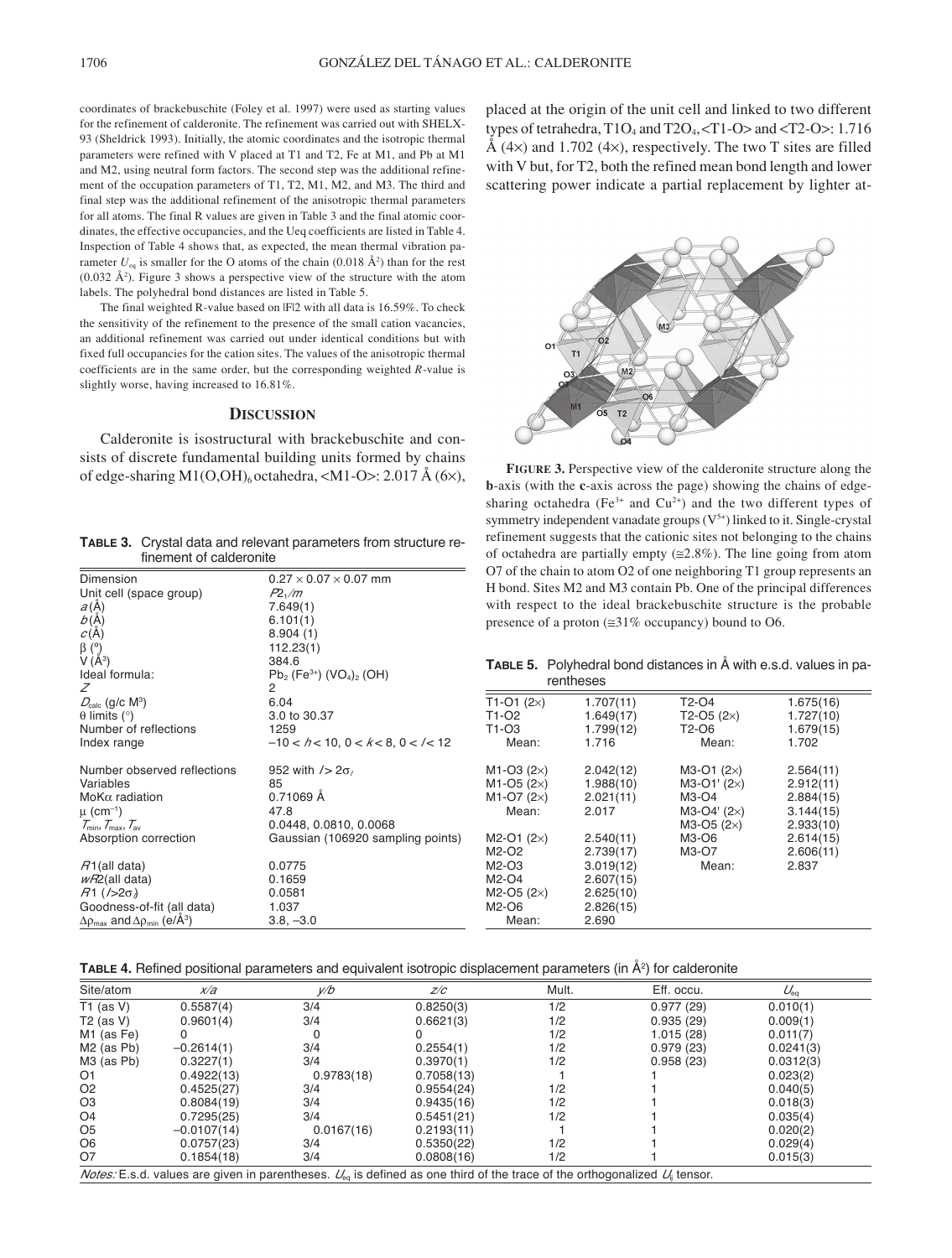oms such as Si, As, and/or P. Each apical O atom, O5, of the octahedron is bound to one T2 atom. From the remaining O atoms of the octahedron, O3 is bound to T1, and O7 is an hydroxyl group forming an H bond with atom O2 belonging to the  $T1O_4$  tetrahedron of a neighboring building unit (Fig. 3). The building units are held together by the Pb atoms at sites M2 and M3. The geometry of the eightfold-coordinated M2 site is that of a dipyramidal trigonal prism, which is typical for Pb,  $|M2-O\rangle$ : 2.690 Å (8 $\times$ ). The environment of site M3 is more irregular with a coordination number of eleven and, as indicated by its lower refined scattering power, Pb in this site is partially replaced by Ba and Ca, <M3-O>: 2.837 Å (11 $\times$ ). Comparison of the individual polyhedral distances of calderonite and brackebuschite (Foley et al. 1997) indicates that the only significant differences are in the octahedra. In brackebuschite, the presence of  $Mn^{3+}$  in the octahedra causes distortions due to the Jahn-Teller effect, observed bond lengths:  $2.10(2)$ ,  $1.98(2)$  and  $1.99(2)$  Å. In calderonite, however, there is no Mn<sup>3+</sup> and, because all distances are rather similar (respective bond lengths:  $2.04(1)$ ,  $1.99(1)$  and  $2.02(1)$  Å), no prolate distortions of the polyhedra are found.

To determine the composition of sites  $T1 + T2$ , M1, and M2 + M3, the same crystal used for the XRD experiment was analyzed with the electron microprobe (33 sampling points). The following relative atomic compositions were found: V (94.67%), Si (4.36%), As (0.82%), and P (0.15%) for T1 + T2; Fe<sup>3+</sup> (95.32%), Cu (3.35%), Zn (0.92%), and Al (0.41%) for M1; Pb (98.72), Ba (0.92%), and Ca (0.36%) for M2 + M3. Combination of these data with the refined effective occupancies given in Table 4 leads to the following formula for the studied crystal:

 $(Pb_{1.924}Ba_{0.018}Ca_{0.007})_{\Sigma1.949}(Fe^{3+}_{0.965}Cu_{0.034}Zn_{0.009}Al_{0.004})_{\Sigma1.012}$  $(V_{1.836}Si_{0.085}As_{0.016}P_{0.003})_{\Sigma1.940}O_{7.506}(OH)_{1.494}$ 

wherein 1.494 H have been introduced to preserve the charge balance. Removal of the 1.494 H content in the form of water represents a weight loss of 1.92%, which agrees well with the experimental weight loss of 1.91% determined by TG. This unit formula is similar to the previous one derived from the average chemical composition and the experimental weight loss.

As already mentioned above, the interpretation of the refinement results strongly suggests that Si, As, and P are predominantly at site T2, and that Ba and Ca partially replace Pb at M3. This result means that sites T1 and M2 are mainly occupied by V and Pb, respectively. This result also allows the cationic distribution in the unit cell to be derived and the balance of bond valences to be calculated easily. The compositions for the various sites are:

| $T1: V_{0.977}$                                                                          | $\Sigma$ 0.977 |
|------------------------------------------------------------------------------------------|----------------|
| T2: $V_{0.859}$ , $Si_{0.085}$ , As <sub>0.016</sub> , P <sub>0.003</sub>                | $\Sigma$ 0.963 |
| M1: Fe <sub>0.965</sub> , Cu <sub>0.03</sub> , Zn <sub>0.009</sub> , Al <sub>0.004</sub> | $\Sigma$ 1.012 |
| $M2: Pb_{0.979}$                                                                         | $\Sigma$ 0.979 |
| M3: $Pb_{0.945}$ , Ba <sub>0.018</sub> , Ca <sub>0.007</sub>                             | $\Sigma$ 0.970 |

The mean occupancy for the sites other than M1 is 0.972(7), and the small dispersion about this value is noteworthy. The balance of valence bond sums for this specific metal distribution is illustrated in Table 6. Inspection of those results demonstrates the plausibility of the refined crystal structure and, in addition, illustrates the distribution of H atoms needed to achieve the formal charge of the O atoms. This situation can be summarized in three points: (1) As already known from brackebuschite, hydroxyl O7-H contributes approximately 0.26 v.u. (valence units) to the bond strength of atom O2 (distance  $O7 \cdots O2 = 2.67$  Å). (2) Atom O6 of T2O<sub>4</sub> has a charge deficit compensated by 0.31 H. As no close contacts exist to other O atoms, O6-H forms no H bonds [closest contact:  $O6 \cdots O5$  = 3.10Å  $(2\times)$ ]. (3) A second H bond (with only 11% occupation) of type O4-H...O1 (distance O4 $\cdots$ O1 = 2.78 Å) seems to exist that would be related to the substitution of  $V^{5+}$  by of  $Si^{4+}$  in the  $T2O<sub>4</sub>$  groups.

## **BRACKEBUSCHITE-CALDERONITE: THE MN3+ -FE3+ END-MEMBERS OF A COMPLETE SOLID SOLUTION?**

Foley et al. (1997) found two brackebuschite types: one richer in Fe and the other one richer in Mn. They found that

| Atom                 | 1/2T1 | $1/2$ T2 | $1/2$ M1         | $1/2$ M2     | $1/2$ M3                | $\Sigma_{\text{C V}}$ | Н               | $\Sigma_{\text{C }\underline{\text{Vcorr}}}$ |
|----------------------|-------|----------|------------------|--------------|-------------------------|-----------------------|-----------------|----------------------------------------------|
| O <sub>1</sub>       | 1.707 |          | 2.540            | 2.564, 2.912 | 2.02                    |                       | 2.02            |                                              |
|                      |       |          |                  |              |                         |                       |                 |                                              |
|                      | 1.24  |          | 0.34             | 0.31, 0.13   |                         |                       |                 |                                              |
| $1/2$ O <sub>2</sub> | 1.649 |          | 2.739            |              | 1.67                    |                       | 1.93            |                                              |
|                      | 1.47  |          | 0.20             |              |                         | $+.26$                |                 |                                              |
| 1/203                | 1.799 |          | $2.042(2\times)$ | 3.019        |                         | 1.98                  |                 | 1.98                                         |
|                      | 0.94  |          | 0.47             | 0.10         |                         |                       |                 |                                              |
| 1/204                |       | 1.675    |                  | 2.607        | $2.884, 3.144(2\times)$ | 1.84                  |                 | 1.93                                         |
|                      |       | 1.28     |                  | 0.28         | 0.14, 0.07              |                       | $(+.09)$        |                                              |
| O <sub>5</sub>       |       | 1.727    | 1.988            | 2.625        | 2.933                   | 2.03                  |                 | 2.03                                         |
|                      |       | 1.10     | 0.54             | 0.27         | 0.12                    |                       |                 |                                              |
| 1/206                |       | 1.679    |                  | 2.826        | 2.614                   | 1.69                  |                 | 2.00                                         |
|                      |       | 1.26     |                  | 0.16         | 0.27                    |                       | $(+.31)$        |                                              |
| $1/2$ O7             |       |          | $2.021(2\times)$ |              | 2.606                   | 1.26                  |                 | 2.00                                         |
|                      |       |          | 0.49             |              | 0.28                    |                       | $+.74$          |                                              |
| $S_{AV}$             | 4.885 | 4.730    | 2.907            | 1.958        | 1.946                   |                       | $\Sigma_H$ 1.40 |                                              |
| CN                   | 4     | 4        | 6                | 8            | 11                      |                       |                 |                                              |
| 2k                   | 0.78  | 0.78     | 0.88             | 0.90         | 0.90                    |                       |                 |                                              |

**TABLE 6.** Balance of bond valences for calderonite calculated according to the logarithmic expression  $L(v) = L(1)_{corr} - 2k \log v$ , with  $L(4) = L(4) + 2k \log(\sum_{i=1}^{N} x_i)$  (Allmann 1975)  $= L(1) + 2k \log(\Sigma v_{\text{max}}/\Sigma v_{\text{max}})$ , (Allmann 1975)

 $Notes:$  Site compositions: T1 =  $V_{0.977}$ ; T2 =  $V_{0.859}$ , Si<sub>0.085</sub>, As<sub>0.016</sub>, P<sub>0.003</sub>; M1 = Fe<sub>0.965</sub>, Cu<sub>0.034</sub>, Zn<sub>0.003</sub>, Al<sub>0.004</sub>; M2 = Pb<sub>0.979</sub>; M3 = Pb<sub>0.979</sub>, Ba<sub>0.018</sub>, Ca<sub>0.007</sub> Upper values = distances in Å; lower values = bond valences. The bond valences due to the H atoms not present in the ideal brackebuschite structure are given in parentheses. Distances  $O7 \cdots O2 = 2.67(2)$  Å;  $O1 \cdots O4 = 2.78(2)$  Å;  $CN =$  coordination number of the respective polyhedra.